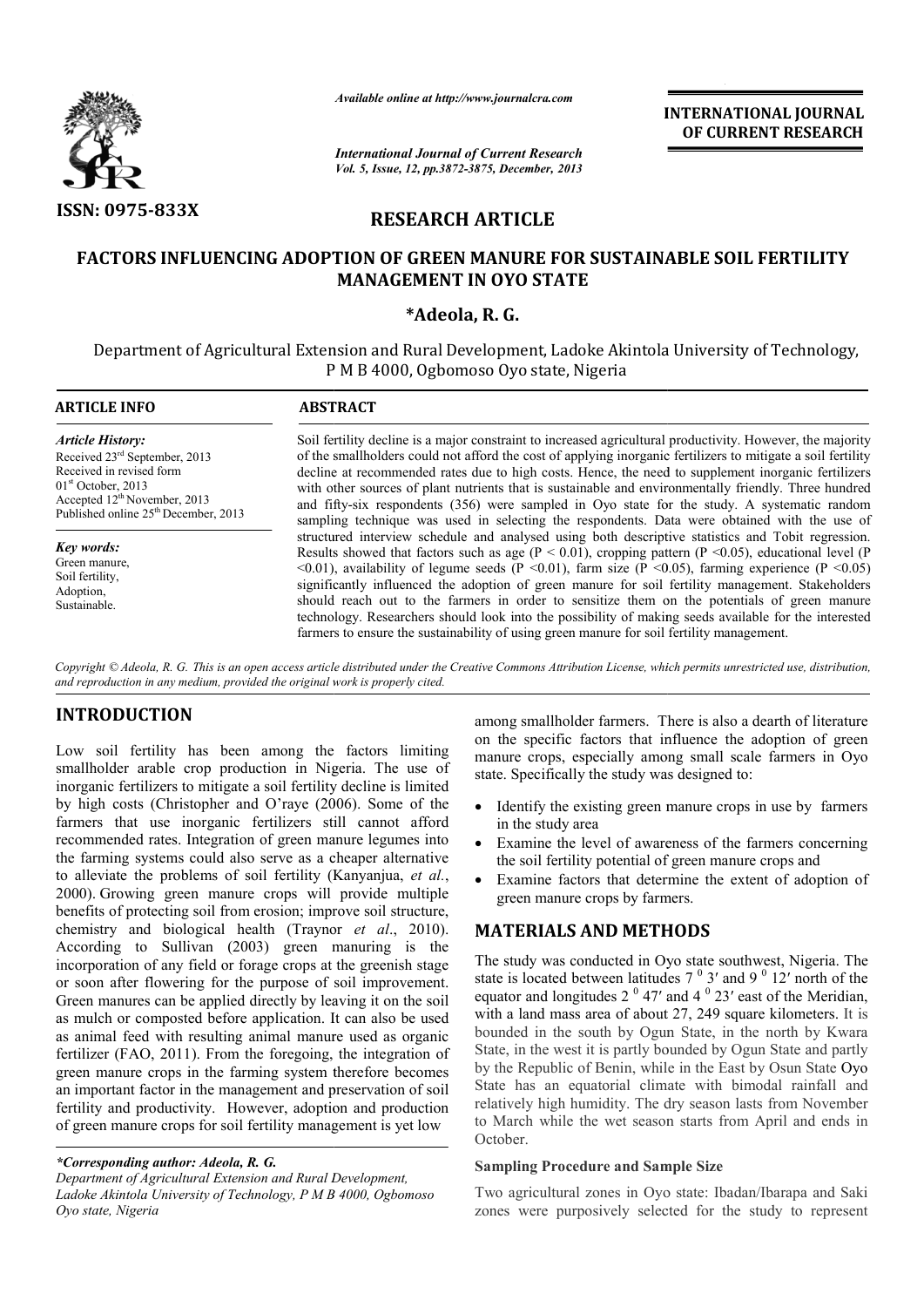rainforest and guinea savannah vegetation respectively. Six Local Government Areas (LGAs) that are rural based were selected from Ibadan/Ibarapa zone. The LGAs were Akinyele, Lagelu, Ona Ara, Oluyole and Ido while Saki east, Saki west, Atisbo, Orelope, Irepo and Olorunsogo were randomly selected from Saki zone. One village was randomly selected from each of the selected LGAs. Based on the number of registered farmers in each village by the Oyo State Agricultural Development Programme (OYSADEP), 356 respondents were selected proportionate to size using 5% of the registered farmers in a village. Data were obtained from the respondents through the use of structured interview schedule.

#### Analytical Method

This study employed a Tobit model for this analysis because it can measure the probability and intensity of adoption (Tobin, 1958 McDonald and Moffit, 1980). The intensity of adoption of manure crops was defined as a proportion of total farm area planted to green manure crops PROPGMCRP. In this case the dependent variable is zero for non-adopters and varies between zero and 1 for adopters (where 1 means 100% of farm area is planted to green manure crops. The Tobit model is as follows: Le IA = intensity of adoption of green manure crops;  $IA* =$ the solution to the utility of maximization problem of intensity of adoption of green manure crops subject to a set of explanatory variables. IAo = the minimum technology adoption intensity per farmer. Here,  $IA = 0$  proportion of total farm area planted to green manure crops measured in hectares.

Therefore  $IA = IA * if IA * > IA$ 

and IA = 0 if IA\*  $\leq$  IAo

To model the adoption of green manure crops (PROPGMCRP  $= \mu_i$ ) the following simultaneous equation was specified:

μ*<sup>i</sup>* = *B0+B1X1+ ----------------------------BnXn i= 1………..n*…

0 if  $\mu^* \leq T$ 

 $\mu_i = \mu_i^*$  if  $0 \le \mu^* \le 1$  (*i*= *1*, ... *n*)...

1 if  $\mu_i^* > T$ 

where:-

- $\mu_i$  = the observed dependent variable (as explained above);
- $\mu_i^*$  = the non observable latent variable representing the use of green manure crops;
- T = the critical (cut off) value which translates into  $\mu_i^*$  > *T* as a farmer adopts, and  $\mu_i^* \leq T$  as a farmer rejects the green manure crops and
- $n =$  the number of observations i.e. 356

The appropriateness of the model lies in the fact that: (i) it explains the relationships involving a continuous dependent variable and a set of independent variables (Sall and Featherstone, 2002) and (ii) allowing error terms to be truncated or censored in studying the decisions. The Tobit model also has the advantage determining the intensity of use of technology once adoption has taken place.

The following socio-economic and demographic (independent) variables were considered

 $AGE$  =Age of farmer in years

CROPPERT="1" If a green manure crop is grown in association with other crops "0" otherwise

EDUC=Number of years of formal Education of the farmers FARMEXP=Number of years of food crop production AVASEED=Access to seeds of green manure crops "1" if Yes and "0" otherwise

TFSIZE=Total farm size in hectares

### RESULTS AND DISCUSSION

The study revealed that the majority (59%) of the farmers were within the age range of  $30 - 50$  years with an average of 48 years (Table 1). The implication of this finding is that most of the farmers belong to an economically active age group and their technology adoption behaviours are critical for the improvement of soil fertility using green manure crops. About 76% of the respondents were males while the remaining 23.1% of them were females (Table 1). The average farm size was 3.5 hectares with the majority (65.7%) falling within the range of 3 – 5 hectares and indication that the respondents are smallholders. The average farming experience was 25.7 years with the majority (59%) in the range of 11- 30 years of experience in farming. About 44% of the respondents had no formal education while, 56% had one form of formal education or another. On the average they had 7.5 years of formal education. This implies that the findings of this study are representative of both literate and illiterate residents of the study area. The following green manure crops: Cowpea (80%); Soya bean (67.5%); Pigeon pea (35.5%); Melon (39.2%) and Groundnut (35%) were identified with the farmers' cropping systems in the study area (Table 2). However, some of the farmers were not aware of the potentials of these green manure crops to improve soil fertility.

Farmers adduced certain reasons in deciding whether to adopt green manure crops (Table 3). Seed availability (65%); ability of the legume to intercrop with other crops (63.3%), multiple uses (15%), marketing of surplus manure crops (12.5%) and poor soils (35%) were reasons given by the farmers for using green manure crops in the study area. Results of Tobit regression model (Table 4) indicated that age, education, cropping pattern, farm size, seed availability and farming experience significantly influenced the intensity with which the green manure crops were used for soil fertility management. It is interesting to observe that age has a positive significance ( $p \le 0.01$ ) influence on the intensity of adoption (Etoundi and Dia, 2008). At younger ages, farmers may not be able to afford adequate resources needed for the adoption of technology. A positive significant ( $p \le 0.01$ ) sign was observed between education and the intensity of adoption. This implies that highly educated farmers are expected to be more efficient to understand and obtain new technologies in a shorter period of time than uneducated people (Paudel and Matsuoka, 2008; Kudi *et al.*, 2011). The cropping pattern had a negative sign which significantly  $(p < 0.05)$  influenced the adoption of green manure crops. This means that farmers with less number of crops in the cropping systems (mixed) tend to adopt green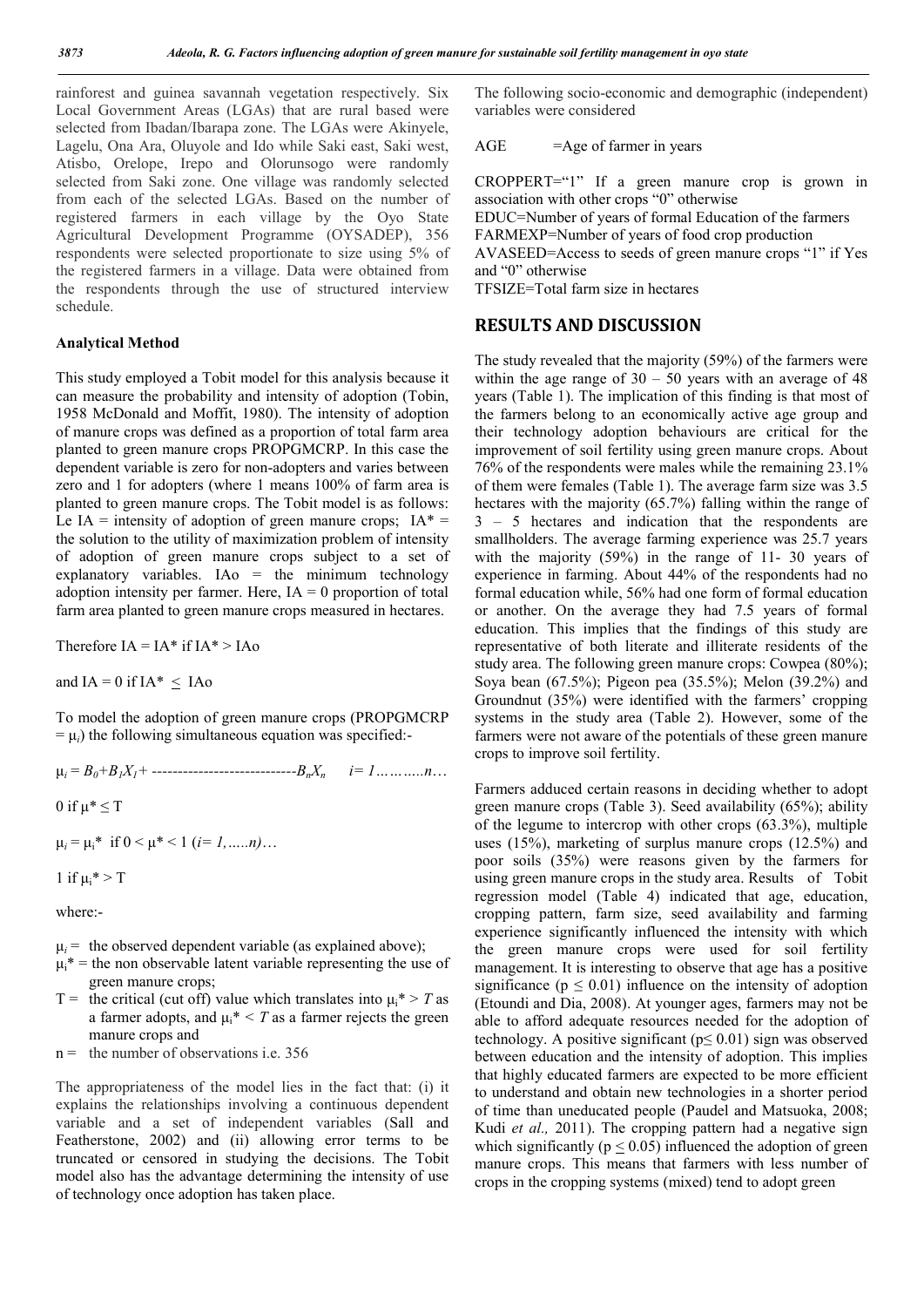|  |  |  | Table 1. Socio-economic Characteristics of Respondents $n = 356$ |  |
|--|--|--|------------------------------------------------------------------|--|
|  |  |  |                                                                  |  |

| Characteristics                   | Frequency | Percentage |
|-----------------------------------|-----------|------------|
| Age in years                      |           |            |
| $\leq 30$                         | 56        | 15.7       |
| $30 - 40$                         | 104       | 29.2       |
| $41 - 50$                         | 106       | 29.8       |
| Above 50                          | 90        | 25.3       |
| $Mean = 48$                       |           |            |
| Total                             | 356       | 100.0      |
| <b>Sex</b>                        |           |            |
| Male                              | 271       | 76.1       |
| Female                            | 85        | 23.9       |
| Total                             | 356       | 100.0      |
| Farm size (Ha.)                   |           |            |
| $1 - 2$                           | 79        | 22.2       |
| $3 - 4$                           | 142       | 39.9       |
| $4 - 5$                           | 92        | 25.8       |
| > 5                               | 43        | 12.1       |
| $Mean = 3.5$                      |           |            |
| Total                             | 356       | 100.0      |
| <b>Farming experience (Years)</b> |           |            |
| $\leq 10$                         | 45        | 12.6       |
| $11 - 20$                         | 112       | 31.5       |
| $21 - 30$                         | 98        | 27.5       |
| $<$ 30                            | 101       | 28.4       |
| $Mean = 25.7$                     |           |            |
| Total                             | 356       | 100.0      |
| <b>Education</b>                  |           |            |
| No formal education               | 156       | 43.8       |
| Primary school                    | 128       | 40         |
| Secondary school                  | 45        | 12.6       |
| Tertiary                          | 27        | 7.6        |
| Total                             | 356       | 100.0      |

Field survey, 2011

Table 2. Distribution of Respondents by Green Manure Crops Used in the Study Area  $n = 356$ 

| Green manure crops | *Frequency | Percentage |
|--------------------|------------|------------|
| Cowpea             | 285        | 80.0       |
| Soya bean          | 239        | 67.5       |
| Pigeon pea         | 126        | 35.5       |
| Melon              | 140        | 39.2       |
| Groundnut          | 125        | 35.0       |
| Field survey, 2011 |            |            |

\*Multiple Responses

Table 3. Distribution of Respondents by reasons for using Green manure crops  $n = 356$ 

| Reasons                            | *Frequency | Percentage |
|------------------------------------|------------|------------|
| Seeds availability                 | 231        | 65.0       |
| Ability of the legume to intercrop | 225        | 63.3       |
| with other crops                   |            |            |
| Multiple uses                      | 53         | 15.0       |
| Marketing of surplus manure crops  |            | 12.5       |
| Poor soils                         | 125        | 35.0       |
| _ _ _ _                            |            |            |

Field survey, 2011

\*Multiple Responses

Table 4. Tobit estimates of factors that influence the use of green manure crops for soil fertility management n =356

| Variable       | Coefficient | Std. Error | t-ratio  | Prob   |
|----------------|-------------|------------|----------|--------|
| Constant       | 0.5894      | 0.1064     | 5.540    | 0.0000 |
| AGE            | $0.8070**$  | 0.2286     | 3.530    | 0.0004 |
| <b>EDUC</b>    | $0.5071**$  | 0.1791     | 2.831    | 0.0046 |
| <b>CROPPER</b> | $-0.6037*$  | 0.1941     | $-3.111$ | 0.0229 |
| <b>TFSIZE</b>  | $0.5071*$   | 0.1817     | 2.791    | 0.0353 |
| <b>AVASEED</b> | $0.8244**$  | 0.2324     | 3.548    | 0.0004 |
| <b>FARMEXP</b> | $-0.6037**$ | 0.1969     | $-3.067$ | 0.0022 |

\*\*= significant at P< 0.01, \*= significant at P< 0.05; Sigma = 0.260; Significant at  $p < 0.01$ 

manure crops for soil fertility management. Farm size was found to have a positive and significant ( $p \le 0.05$ ) relationship with the intensity of adoption of green manure crops. This finding is consistent with the assertion that large scale is more inclined to adopting new technologies than small scale farmers (Kasenge, 1998; Mamudu *et al*., 2012). Availability of seeds was also found to positively relate to the intensity of adoption at 0.01 levels of significance. This means that seed is an important factor of green manure technology adoption. Farming experience was negatively related to the intensity of adoption at 0.01 levels of significance. This implies that more experienced farmers are not likely to take risks of leaving their own ways of doing things and adopt new technology. The sigma (ó) value of 0.260 with a't' value of 26.683 significant at  $p \le 0.01$  depicts the fitness of the model.

#### Conclusion

The empirical results revealed that six factors influenced both adoption of green manure crops and intensity of adoption. The factors included age, education, cropping pattern, farm size, seed availability and farming experience. The study suggests that stakeholders should intensify efforts at sensitizing farmers on the potentials of green manure technology. The identified factors should be considered when designing a sustainable programme that will encourage the use of green manure crops for soil fertility management.

#### **REFERENCES**

- Christopher, O. C. and O'raye, D. O. 2006. Tobit analysis of fertilizer Adotion by Smallholder cassava Farmers in Delta State, Nigeria. *Agriculture Journal* 1(4): 240 -248
- Etoundi SMN, Dia BK 2008. Determinants of the adoption of improved varieties of Maize in Cameroon: case of CMS 8704. Proceedings of the African Economic Conference 2008. 397-413.
- FAO 2011. Knowledge Forum .Food and Agricultural Organization of the United Nations http://www.fao.org/ag/ agp/agpc/doc/gbase/Retrieved September 3rd 2011.
- Kasenge, V. 1998. Socio-economic factors influencing the level of soil management practices on fragile land. In proceedings of the 16th Conference of Soil Science Society of East Africa (Eds.: Shayo-Ngowi, A.J., G. Ley and F.B.R Rwehumbiza), 13th-19th, Tanga, Tanzania pp.102-112.
- Kanyanjua, S.M.; Mureithi, J.G.; Gachee, C.K.K. and Saha, H.M. 2000. Soil Fertility Management Handbook for Extension Staff and Farmers in Kenya. *KARI Technical Note Series No. 6.* Nairobi: KARI and LRNP.
- Kudi TM, Bolaji M, Akinola MO, Nasa IDH 2011. Analysis of adoption of improved maize varieties among farmers in Kwara State, Nigeria. International Journal of Peace and Development Studies 1(3), 8- 12.
- Mamudu, A. A. Emelia, G. and Samuel, K. D. 2012. Adoption of Modern Agricultural Production Technologies by Farm Households in Ghana: What Factors Influence their Decisions? *Journal of Biology Agriculture and Healthcare* 2(3): 1- 13
- McDonald, J. F. and R. A. Moffit. 1980. ç The Use of Tobit Analysis. é *Review of Economics and Statistics,* 62:318›321.